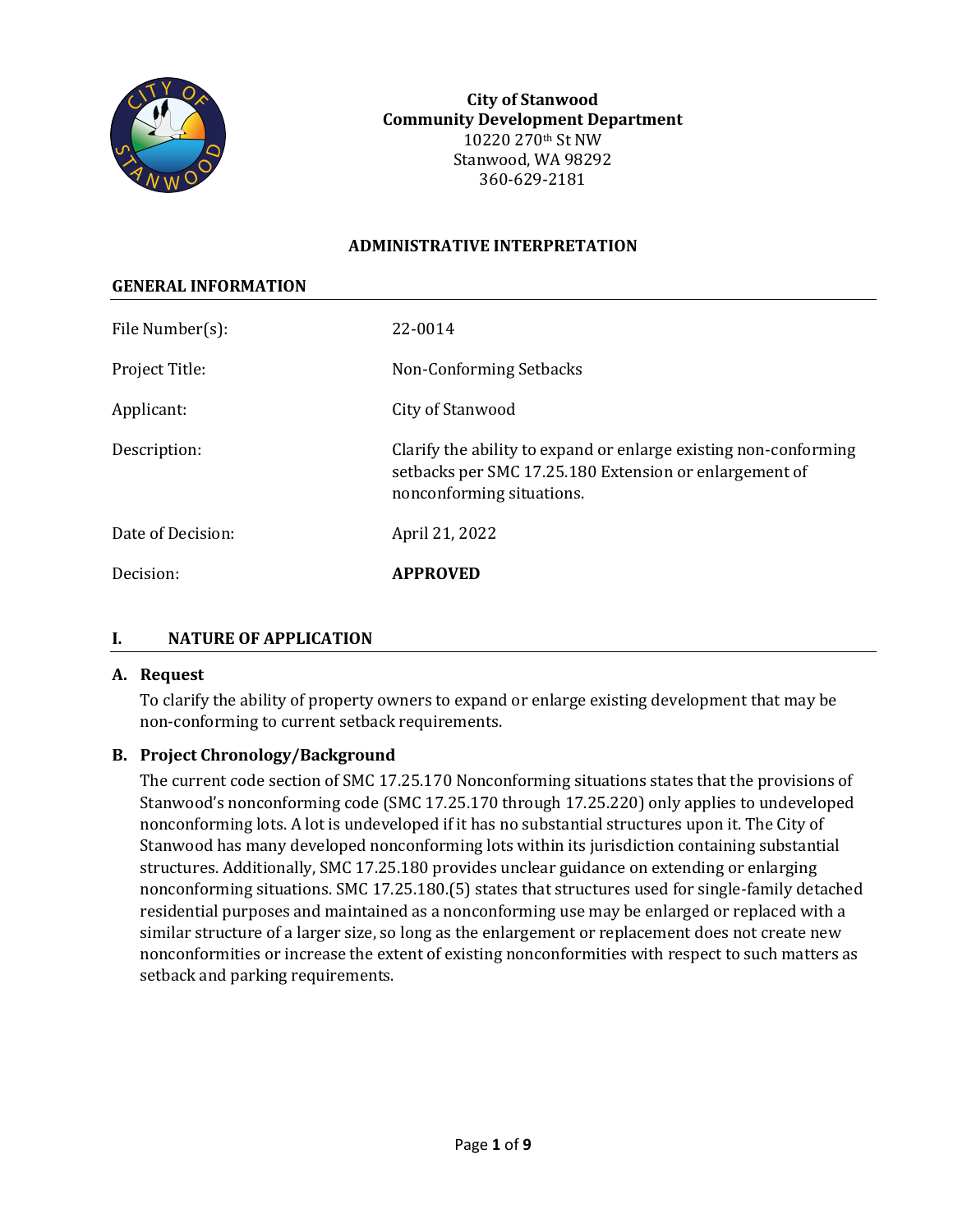| <b>Chapter 17.25 SMC, General Provisions</b> |  |
|----------------------------------------------|--|
|----------------------------------------------|--|

| 17.25.170 Nonconforming situations.                          | "Nonconforming structure" means a             |
|--------------------------------------------------------------|-----------------------------------------------|
| (1) Unless otherwise specifically provided in this code,     | structure that was legally constructed        |
| nonconforming situations that were otherwise lawful on       | prior to the effective date of this code, but |
| the effective date of this code may be continued.            | which would not be permitted as a new         |
| (2) When a nonconforming lot can be used in conformity       | structure under the terms of this code        |
| with all of the requirements applicable to the intended      | because such structure is not in              |
| use, except that the lot is smaller than the required        | conformance with the yard setbacks,           |
| minimums set forth in the dimensional and density            | height, lot coverage, or open space           |
| requirements for each zoning district, then the lot may be   | requirements of the zone in which it is       |
| used as proposed just as if it were conforming.              | located.                                      |
| (3) When the use proposed for a nonconforming lot is one     |                                               |
| that is conforming in all other respects, but the applicable | Many structures located within the City of    |
| setback requirements cannot reasonably be complied           | Stanwood are historical and were              |
| with, then the planning director may allow variances from    | constructed prior to the existing bulk and    |
| the applicable setback requirements if he/she finds that:    | dimensional standards of the zoning table     |
| (a) The property cannot reasonably be developed for the      | were adopted. Any legally constructed         |
| use proposed without such deviations;                        | structure located on a lot that does not      |
| (b) These deviations are necessitated by the size or shape   | meet current setbacks would be                |
| of the nonconforming lot;                                    | considered a "nonconforming structure" in     |
| (c) The property can be developed as proposed without        | regard to the required setbacks.              |
| any significantly adverse impact on surrounding              |                                               |
| properties or the public health or safety; and               | Nonconforming situations can exist on         |
| (d) Compliance with applicable building setback              | both developed and undeveloped lots.          |
| requirements is not reasonably possible if a building that   | This administrative interpretation            |
| serves the minimal needs of the use proposed for the         | addresses nonconforming situations on         |
| nonconforming lot cannot practicably be constructed and      | developed lots.                               |
| located on the lot in conformity with such setback           |                                               |
| requirements. However, financial hardship does not           |                                               |
| constitute grounds for finding that compliance is not        |                                               |
| reasonably possible.                                         |                                               |
| (4) SMC 17.25.170 through 17.25.220 apply only to            |                                               |
| undeveloped nonconforming lots. A lot is undeveloped if      |                                               |
| it has no substantial structures upon it.                    |                                               |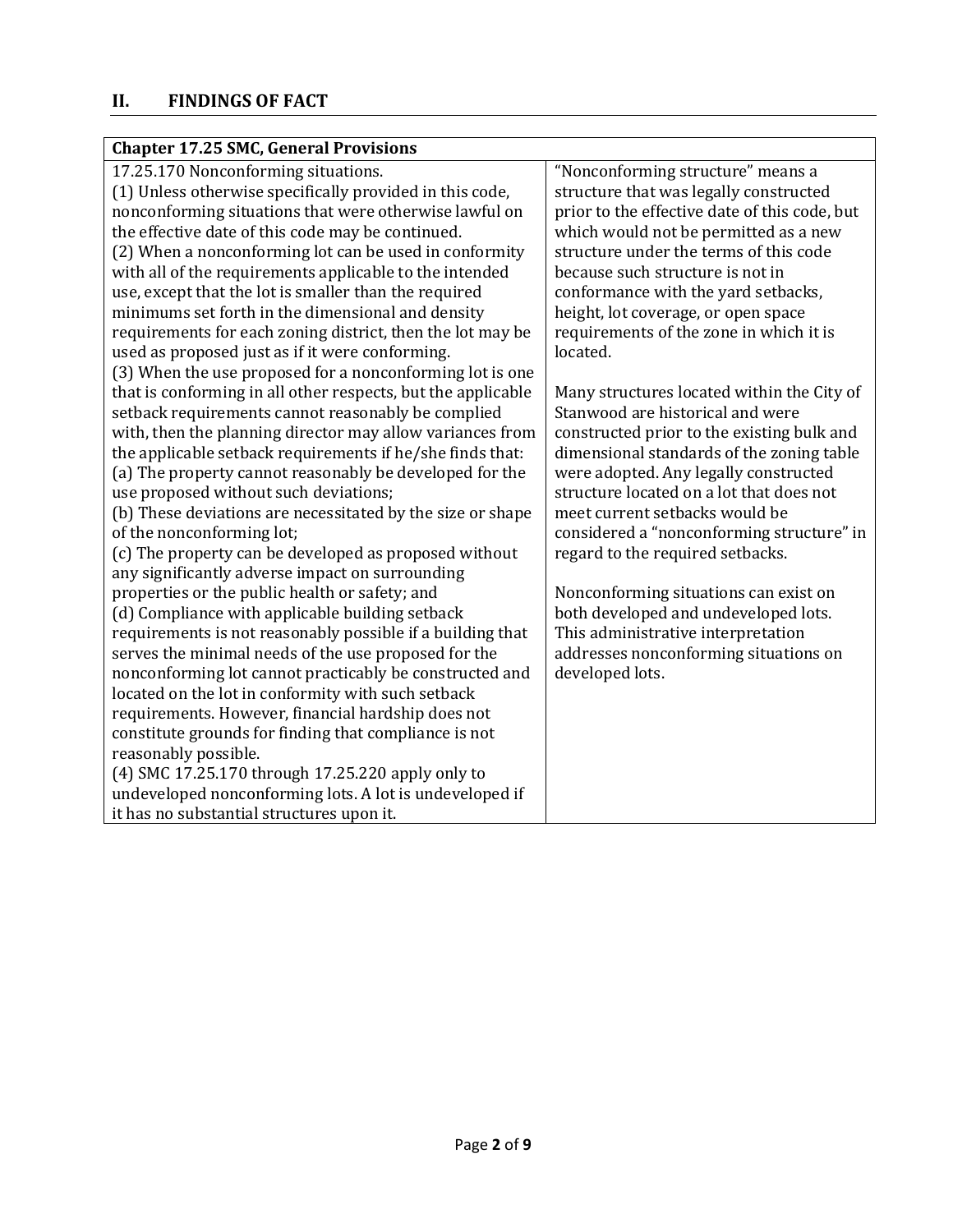17.25.180 Extension or enlargement of nonconforming situations.

(1) Except as specifically provided in this section, no person may engage in any activity that causes an increase in the extent of nonconformity of a nonconforming situation. In particular, physical alteration of structures or the placement of new structures on open land is unlawful if such activity results in:

(a) An increase in the total amount of space devoted to a nonconforming use; or

(b) Greater nonconformity with respect to dimensional restrictions such as setback requirements, height limitations, density requirements, or other requirements such as parking requirements.

(2) Subject to subsection (4) of this section, a nonconforming use may be extended throughout any portion of a completed building that, when the use was made nonconforming by this code, was manifestly designed or arranged to accommodate such use. However, a nonconforming use may not be extended to additional buildings or to land outside the original building.

(3) A nonconforming use of open land may not be extended to cover more land than was occupied by that use when it became nonconforming.

(4) The volume, intensity, or frequency of use of property where a nonconforming situation exists may be increased, and the equipment or processes used at a location where a nonconforming situation exists may be changed, if these or similar changes amount only to changes in the degree of activity rather than changes in kind and no violations of other requirements of SMC 17.25.170 through 17.25.220 occur.

(5) Notwithstanding subsection (1) of this section, any structure used for single-family detached residential purposes and maintained as a nonconforming use may be enlarged or replaced with a similar structure of a larger size, so long as the enlargement or replacement does not create new nonconformities or increase the extent of existing nonconformities

"Nonconforming situations" are allowed to be extended or enlarged so long as the proposed expansion does not increase the extent of the nonconformity.

"Setback" means the horizontal distance between the front line, sideline, or rear line of the building site to the front, side, or rear of the building or structure, respectively. Setbacks shall be measured perpendicular to and parallel with property or right-of-way lines and footprint of the building or structure.



**Existing NonConforming Structure** -existing structure does not meet required setbacks

An existing, nonconforming setback may be maintained at its current distance from the lot line to the structure and the structure may be expanded along the current nonconforming setback.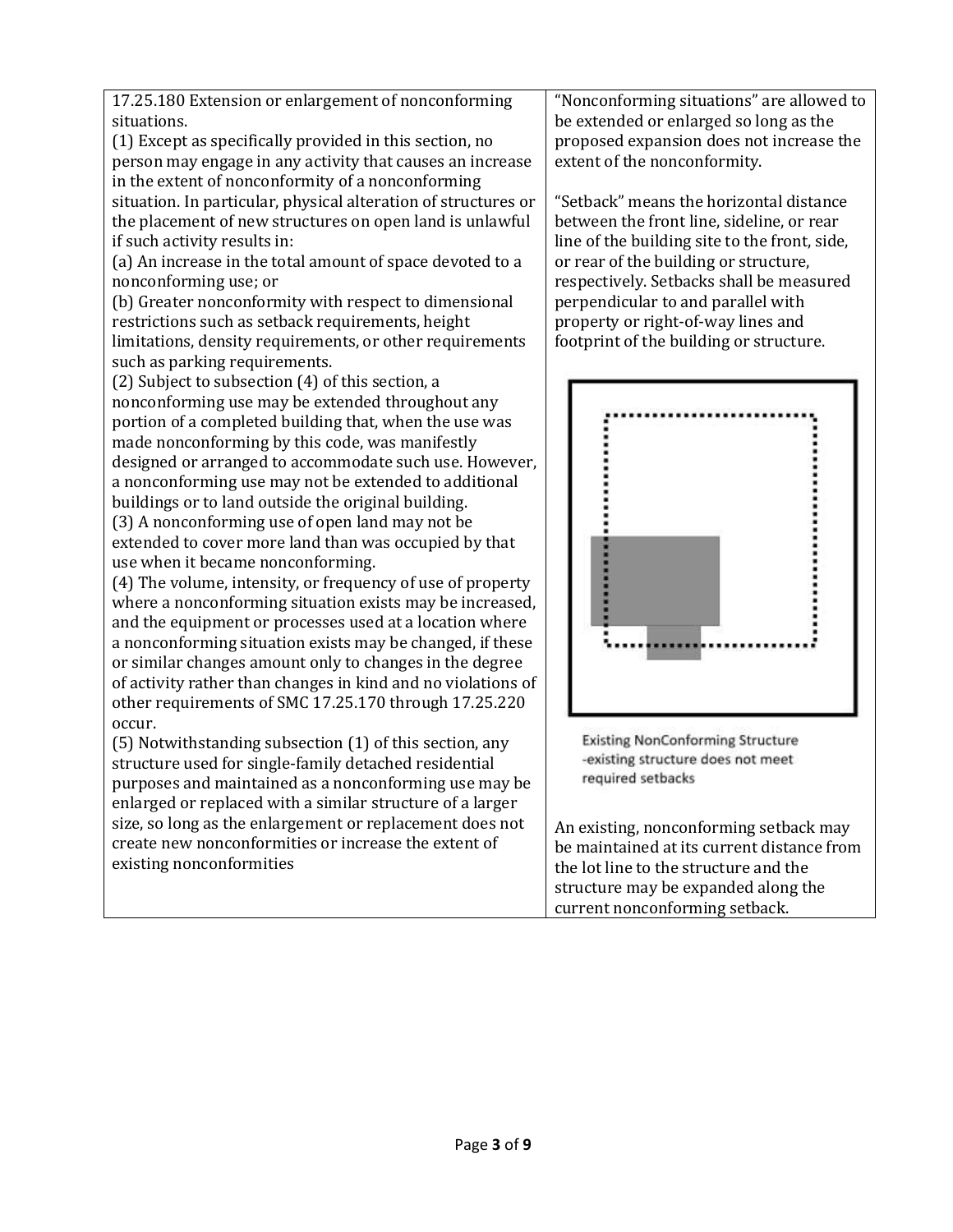



## **III. CONSISTENCY WITH TITLE 17 SMC, ZONING**

### **A. Applicable Review Criteria and Process**

The administrative interpretation is subject to review for conformity with the Stanwood Municipal Code (SMC), including but not limited to the following:

| <b>Chapter 17.80.150 SMC, Rule Making Authority</b> |                                             |            |  |
|-----------------------------------------------------|---------------------------------------------|------------|--|
| (1) The community development director              | The Community Development Director          |            |  |
| may, consistent with the intent of the              | has the authority to issue this             |            |  |
| Comprehensive Plan, zoning code and other           | administrative interpretation regarding     |            |  |
| applicable laws and regulations, issue written      | Stanwood Municipal Code Chapter             |            |  |
| rules as he/she deems necessary to carry out        | 17.25.180, Extension or enlargement of      |            |  |
| the provisions of this code. Such rules shall       | nonconforming situations.                   |            |  |
| include but are not limited to the following:       |                                             |            |  |
| (a) Information to be required in the               | The administrative interpretation for this  |            |  |
| application, including, without limitation,         | section of code will clarify the ability of |            |  |
| proof of legal interest in the property,            | property owners to expand or enlarge        | <b>Yes</b> |  |
| authority to sign the application, drawings,        | existing development that may be non-       |            |  |
| maps, data, and charts concerning land and          | conforming due to current setback           |            |  |
| uses and areas in the vicinity of the proposed      | requirements.                               |            |  |
| development, and appropriate                        |                                             |            |  |
| supplementary data reasonably required to           |                                             |            |  |
| describe and evaluate the proposed                  |                                             |            |  |
| development and to determine whether the            |                                             |            |  |
| proposed development complies with                  |                                             |            |  |
| statutory criteria under which it might be          |                                             |            |  |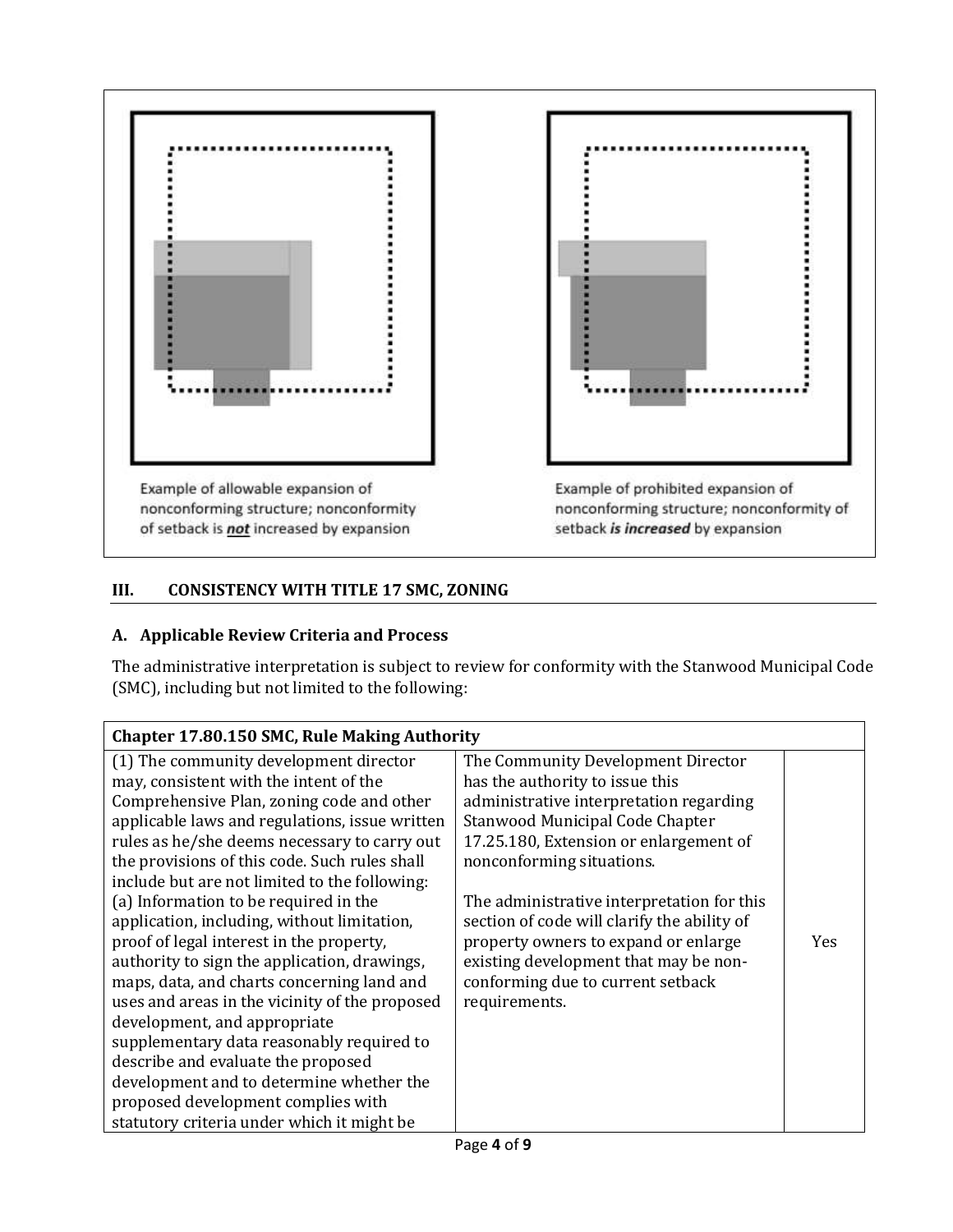| approved; and<br>(b) Requirements for the conduct and<br>continuance of public hearings and the<br>methods of providing public notice on<br>projects and permits.<br>(2) The community development director<br>may administratively determine the format<br>and contents of permits, application forms,<br>application checklists, additional information<br>needs, and notices above and beyond the<br>minimums set forth in this code.                                                                                                                                                                                                                                                                            |                                                                                                                                                                                                                                                                                                                          |     |
|---------------------------------------------------------------------------------------------------------------------------------------------------------------------------------------------------------------------------------------------------------------------------------------------------------------------------------------------------------------------------------------------------------------------------------------------------------------------------------------------------------------------------------------------------------------------------------------------------------------------------------------------------------------------------------------------------------------------|--------------------------------------------------------------------------------------------------------------------------------------------------------------------------------------------------------------------------------------------------------------------------------------------------------------------------|-----|
| <b>Chapter 17.80.160 SMC, Administrative Interpretations</b><br>This section establishes the procedure and                                                                                                                                                                                                                                                                                                                                                                                                                                                                                                                                                                                                          |                                                                                                                                                                                                                                                                                                                          |     |
| criteria that the city will use in deciding upon<br>a written request to interpret the provisions<br>of this title, Zoning. The interpretation of the<br>provisions of a development agreement or<br>concomitant agreement will be treated as an<br>interpretation of the zoning code.                                                                                                                                                                                                                                                                                                                                                                                                                              |                                                                                                                                                                                                                                                                                                                          |     |
| (1) Applicability. This section applies to each<br>written request to interpret the provisions of<br>the zoning code, with the exception of<br>unclassified uses as outlined in Chapter 17.30<br>SMC, Permitted Land Uses.                                                                                                                                                                                                                                                                                                                                                                                                                                                                                          | The City of Stanwood has requested the<br>interpretation of code section SMC<br>17.25.180.                                                                                                                                                                                                                               | Yes |
| (2) Purpose. An interpretation of the<br>provisions of the zoning code clarifies<br>conflicting or ambiguous wording or the<br>scope or intent of the provisions of the zoning<br>code. A request for a zoning code<br>interpretation must relate to a specific site,<br>land use district, classified use or application<br>within the city of Stanwood. An<br>interpretation of the provisions of the zoning<br>code may not be used as, or considered to be,<br>an amendment to the zoning code.                                                                                                                                                                                                                 | The administrative interpretation will<br>clarify the ability of property owners to<br>expand or enlarge existing development<br>that may be non-conforming due to<br>current setback requirements. This<br>administrative interpretation is intended<br>to clarify existing code and not to amend<br>the existing code. | Yes |
| (3) Applicable Procedures.<br>(a) The community development director<br>shall interpret the provisions of the zoning<br>code in conformance with this section.<br>(b) A zoning code interpretation requested<br>by a person other than the project proponent<br>or property owner must be requested prior<br>to the date of expiration of any applicable<br>administrative appeal period for a land use<br>decision on the application to which the<br>request relates. Any zoning code<br>interpretation requested after the applicable<br>administrative appeal period shall not affect<br>an issued permit or decision.<br>(c) Unclassified use applications shall be<br>interpreted by the hearing examiner and | The administrative interpretation shall<br>follow the provisions of the zoning code<br>by the completion of this staff report and<br>analysis.<br>The administrative interpretation will be<br>processed pursuant to SMC 17.80.230.(2),<br>as a Type I Administrative Approval.                                          | Yes |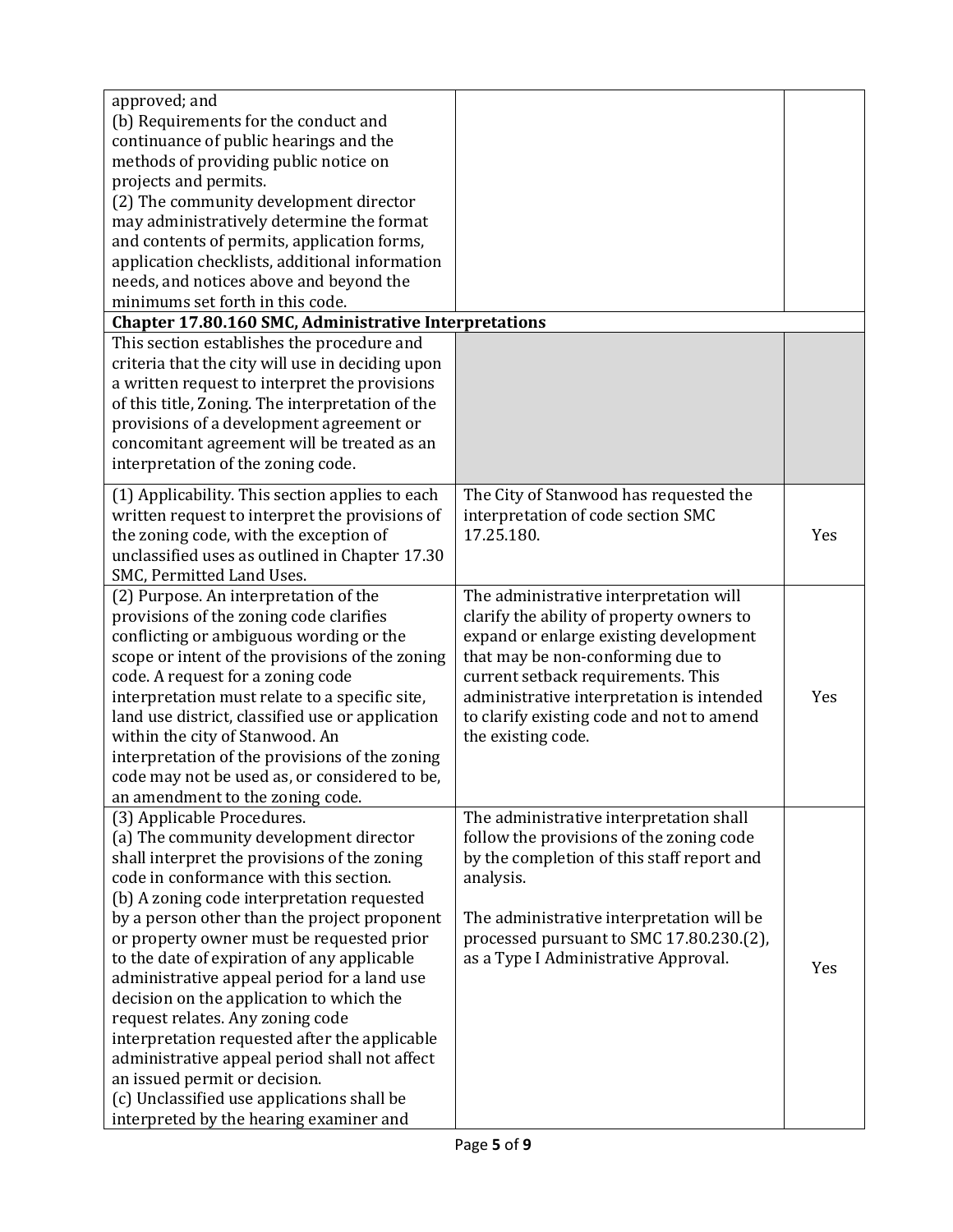| processed in accordance with SMC 17.30.020.                                                                                                                                                                                                                                                                                                                                                    |                                                                                                                                                                                                                                                                                                                                                                                                                                                                                                                                                                                                                                                                                                                                                                                                                                                                                                                                            |     |
|------------------------------------------------------------------------------------------------------------------------------------------------------------------------------------------------------------------------------------------------------------------------------------------------------------------------------------------------------------------------------------------------|--------------------------------------------------------------------------------------------------------------------------------------------------------------------------------------------------------------------------------------------------------------------------------------------------------------------------------------------------------------------------------------------------------------------------------------------------------------------------------------------------------------------------------------------------------------------------------------------------------------------------------------------------------------------------------------------------------------------------------------------------------------------------------------------------------------------------------------------------------------------------------------------------------------------------------------------|-----|
| (4) Submittal Requirements. Any person<br>requesting an interpretation of the zoning<br>code shall submit a written request on a form<br>provided by the city specifying each<br>provision of the zoning code for which an<br>interpretation is requested, why an<br>interpretation of each provision is necessary,<br>and any reasons or material in support of a<br>proposed interpretation. | The City of Stanwood has submitted an<br>application, and explanation of the code<br>section and all documentation for the<br>requested interpretation of SMC<br>17.25.180.                                                                                                                                                                                                                                                                                                                                                                                                                                                                                                                                                                                                                                                                                                                                                                | Yes |
| (5) Factors for Consideration. In making an<br>interpretation of the provisions of the zoning<br>code, the director shall consider the following<br>factors:                                                                                                                                                                                                                                   |                                                                                                                                                                                                                                                                                                                                                                                                                                                                                                                                                                                                                                                                                                                                                                                                                                                                                                                                            |     |
| (a) The applicable provisions of the zoning<br>code, including their purpose, intent, and<br>context;                                                                                                                                                                                                                                                                                          | The interpretation clarifies the expansion<br>of nonconforming situations based on<br>Ordinance 1084, adopted in 2000.                                                                                                                                                                                                                                                                                                                                                                                                                                                                                                                                                                                                                                                                                                                                                                                                                     | Yes |
| (b) The impact of the interpretation on other<br>provisions of the municipal code;                                                                                                                                                                                                                                                                                                             | The interpretation will not impact other<br>provisions of the Municipal Code, as it only<br>affects existing nonconforming situations.                                                                                                                                                                                                                                                                                                                                                                                                                                                                                                                                                                                                                                                                                                                                                                                                     | Yes |
| (c) The implications of the interpretation for<br>development within the city as a whole;                                                                                                                                                                                                                                                                                                      | The City of Stanwood has a large stock of<br>historical structures, both residential and<br>commercial. These historical structures<br>contribute to the vision, vitality, and<br>community of Stanwood. Existing,<br>historical housing stock often does not<br>meet the current bulk and dimensional<br>standards of the zoning code but are<br>consistent with the intent and standards<br>of the zoning code in all other regards.<br>This interpretation increases flexibility for<br>property owners to continue utilizing and<br>rehabilitate the historical housing stock in<br>Stanwood. This interpretation is solely in<br>relation to bulk and dimensional<br>standards, and the interpretation would<br>not result in allowing any new uses that<br>would otherwise not be allowed. The<br>implication of the interpretation is to<br>allow continued re-development or<br>expansion of existing nonconforming<br>structures. | Yes |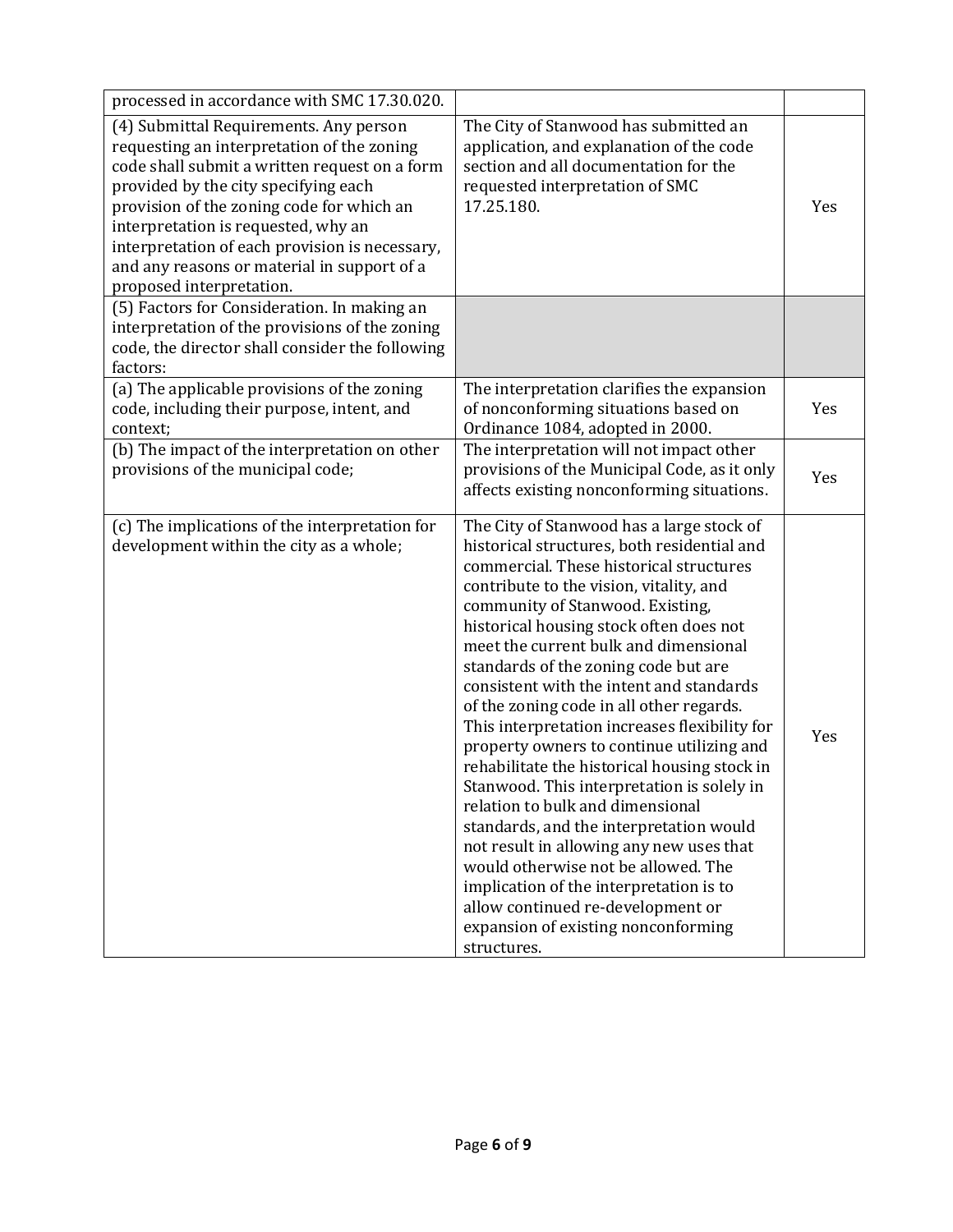| (d) The applicable provisions of the                             | The Comprehensive Plan encourages           |     |
|------------------------------------------------------------------|---------------------------------------------|-----|
| Comprehensive Plan and other relevant                            | rehabilitation of older housing and         |     |
| codes and policies; and                                          | infrastructure (Housing Goal 6). Existing,  |     |
|                                                                  | historical housing stock may often not      |     |
|                                                                  | meet the current bulk and dimensional       |     |
|                                                                  | standards of the zoning code. This          |     |
|                                                                  | interpretation is intended to allow         |     |
|                                                                  | continued re-development or expansion of    |     |
|                                                                  | existing nonconforming structures           |     |
|                                                                  | including historical housing stock. The     |     |
|                                                                  | Comprehensive Plan also provides            |     |
|                                                                  | guidance for re-vitalizing and reinforcing  |     |
|                                                                  | the character of Stanwood's existing        | Yes |
|                                                                  | residential and commercial                  |     |
|                                                                  | neighborhoods as infill and                 |     |
|                                                                  | redevelopment occur, including the          |     |
|                                                                  | encouragement of restoration of existing,   |     |
|                                                                  | older structures (Land Use Goal 2).         |     |
|                                                                  | The interpretation is consistent with the   |     |
|                                                                  | Comprehensive Plan, Stanwood Municipal      |     |
|                                                                  | Zoning Code, and Ordinance 1084 which       |     |
|                                                                  | gave authority for the Planning Director to |     |
|                                                                  | allow setback variances for                 |     |
|                                                                  | nonconforming lots.                         |     |
| (e) Any applicable state statures and court                      | There are no state statures or court        |     |
| decisions                                                        | decisions that influenced or dictated the   | Yes |
|                                                                  | interpretation of the zoning code.          |     |
| (6) Effect of Interpretation. An interpretation                  | This interpretation of SMC 17.25.180 shall  |     |
| of the zoning code issued under this section                     | regulate the expansion of existing non-     | Yes |
| shall have the same effect as any provision of                   | conforming structures.                      |     |
| the zoning code.                                                 |                                             |     |
| (7) Time Limitation. An interpretation of the                    | This interpretation shall remain in place   |     |
| zoning code remains in effect until rescinded                    | until a revision of the zoning code is      | Yes |
| in writing by the director or this title, Zoning,<br>is amended. | completed.                                  |     |
| (8) Appeals. Interpretations may be appealed                     | This decision may be appealed pursuant to   |     |
| to the hearing examiner following the appeal                     | SMC 17.80.390, which provides for an        |     |
| procedures contained in this chapter.                            | open record appeal of an administrative     |     |
|                                                                  | decision before the Hearing Examiner.       | Yes |
|                                                                  | Appeals may be submitted by any person      |     |
|                                                                  | who submitted written comments prior to     |     |
|                                                                  | the date the decision was issued.           |     |
| Chapter 17.80.230 SMC, Permit Review Procedures - Permit Types   |                                             |     |
| (2) (a) Type I Review - Administrative                           | A Type I submittal for an Administrative    |     |
| Decisions without Notice. A Type I process is                    | Interpretation was submitted on behalf of   |     |
| an administrative review and decision by the                     | the City. The notice of application was not |     |
| appropriate department or division.                              | needed and the community development        | Yes |
| Applications reviewed under the Type I                           | director is responsible for the permit      |     |
| process are minor administrative decisions                       | decision and the decision will be           |     |
| and are exempt from certain administrative                       | appealable to the hearing examiner.         |     |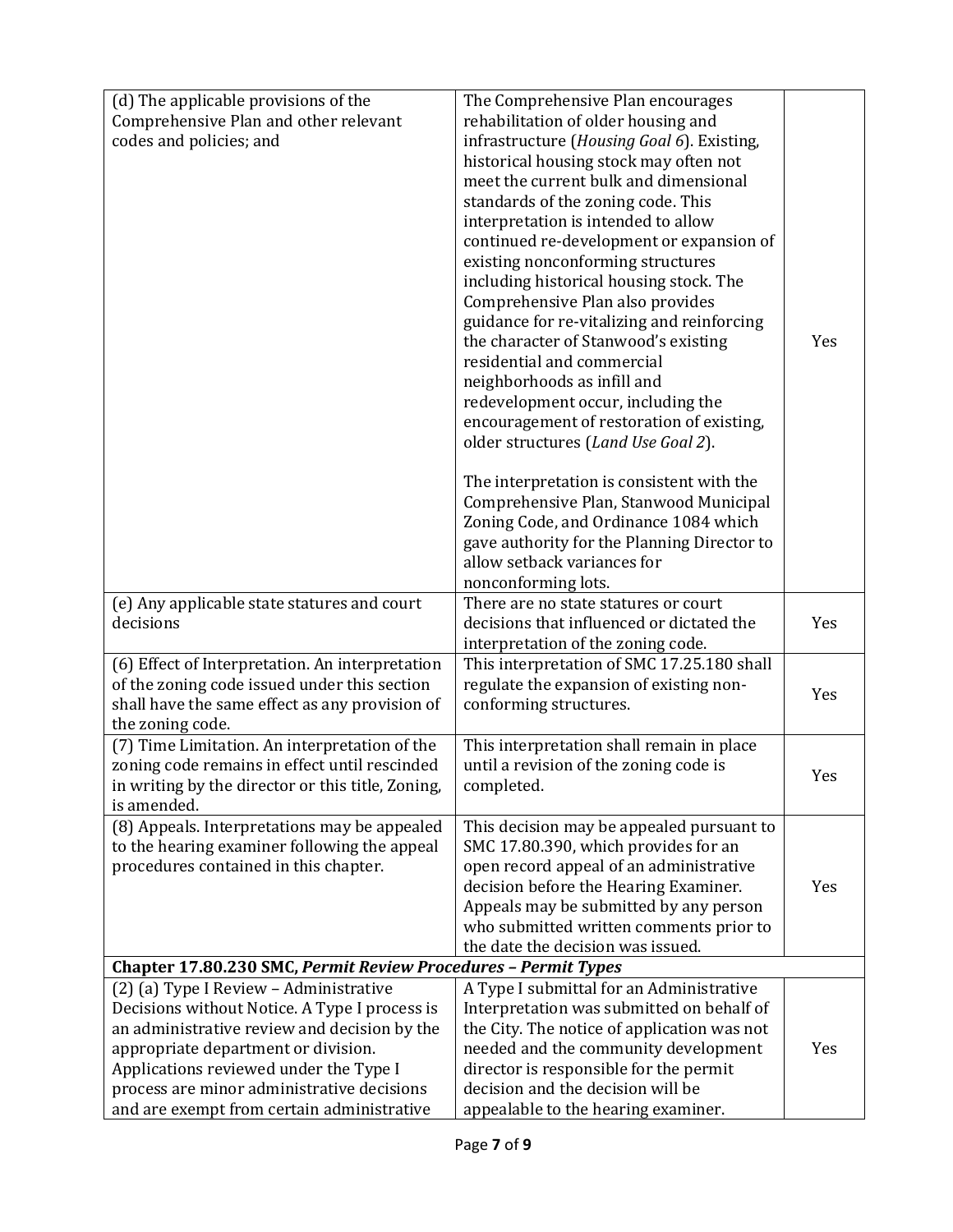|                                                                                                                                                                                                                                               |                              | procedures, such as complete application<br>review, noticing, and decision time frames.<br>Table 17.80-3A: Decision Making and Appeals: Nonshoreline Permits |                     |                                      |                            |                                               |
|-----------------------------------------------------------------------------------------------------------------------------------------------------------------------------------------------------------------------------------------------|------------------------------|--------------------------------------------------------------------------------------------------------------------------------------------------------------|---------------------|--------------------------------------|----------------------------|-----------------------------------------------|
| Permit<br>Type                                                                                                                                                                                                                                | Public<br>Meeting<br>With PC | Open Record<br>Public<br><b>Hearing</b>                                                                                                                      | Project<br>Decision | <b>Open</b><br>Record City<br>Appeal | Closed<br>Record<br>Appeal | Noncity or<br>Judicial<br>Appeal <sup>1</sup> |
| Type I                                                                                                                                                                                                                                        | N <sub>0</sub>               | No.                                                                                                                                                          | <b>CDD</b>          | HE                                   | N <sub>0</sub>             | <b>Yes</b>                                    |
| 1 Noncity or judicial appeals are filed<br>PC: Planning Commission<br>$\bullet$<br>with Snohomish County Superior Court.<br><b>CDD: Community Development Director</b><br>$\bullet$<br>HE: Hearing Examiner<br>CE: City Engineer<br>$\bullet$ |                              |                                                                                                                                                              |                     |                                      |                            |                                               |

## **IV. INTERPRETATION**

- 1. Stanwood Municipal Code section 17.80.150 Rule Making Authority subsection (1) allows the Community Development Director to issue written interpretations as they deem necessary to carry out the provisions of this code.
- 2. Stanwood Municipal Code section 17.80.160 Administrative Interpretations subsection (5) defines five factors of consideration (a-e) that shall be used when making an interpretation of the provisions of the zoning code. An analysis of (5) (a-e) shows consistency with these considerations.
- 3. Existing nonconforming structures may maintain existing nonconforming setbacks, and these structures may be expanded parallel to the existing nonconforming setback.

# **V. CONCLUSIONS**

- 1. The administrative interpretation meets the criteria set forth in Stanwood Municipal Code Chapter 17.80.
- 2. This Administrative Interpretation clarifies the ability of property owners to expand or enlarge existing structures that are non-conforming to current setback requirements. The clarification will be applied to all existing nonconforming structures within the City of Stanwood.

# **VI. ADMINISTRATIVE DECISION**

It is the decision of the Director of Community Development that existing nonconforming structures may maintain existing nonconforming setbacks, and these structures may be expanded parallel to the existing nonconforming setback. The administrative interpretation is hereby APPROVED, subject to the above interpretation and conclusions.

# **VII. APPEAL**

This decision may be appealed pursuant to SMC 17.80.390, which provides for an open record appeal of an administrative decision before the Hearing Examiner. Appeals may be submitted by the applicant or any person who submitted written comments prior to the date the decision was issued. The completed appeal must provide specific reasons set forth in SMC 17.80.390.(5) (a-e). Appeals shall be filed in writing to the department of community development within 14 days of the notice of decision. Appeals shall be delivered to the City of Stanwood, at 10220 270<sup>th</sup> Street NW, Stanwood, WA 98292, by,